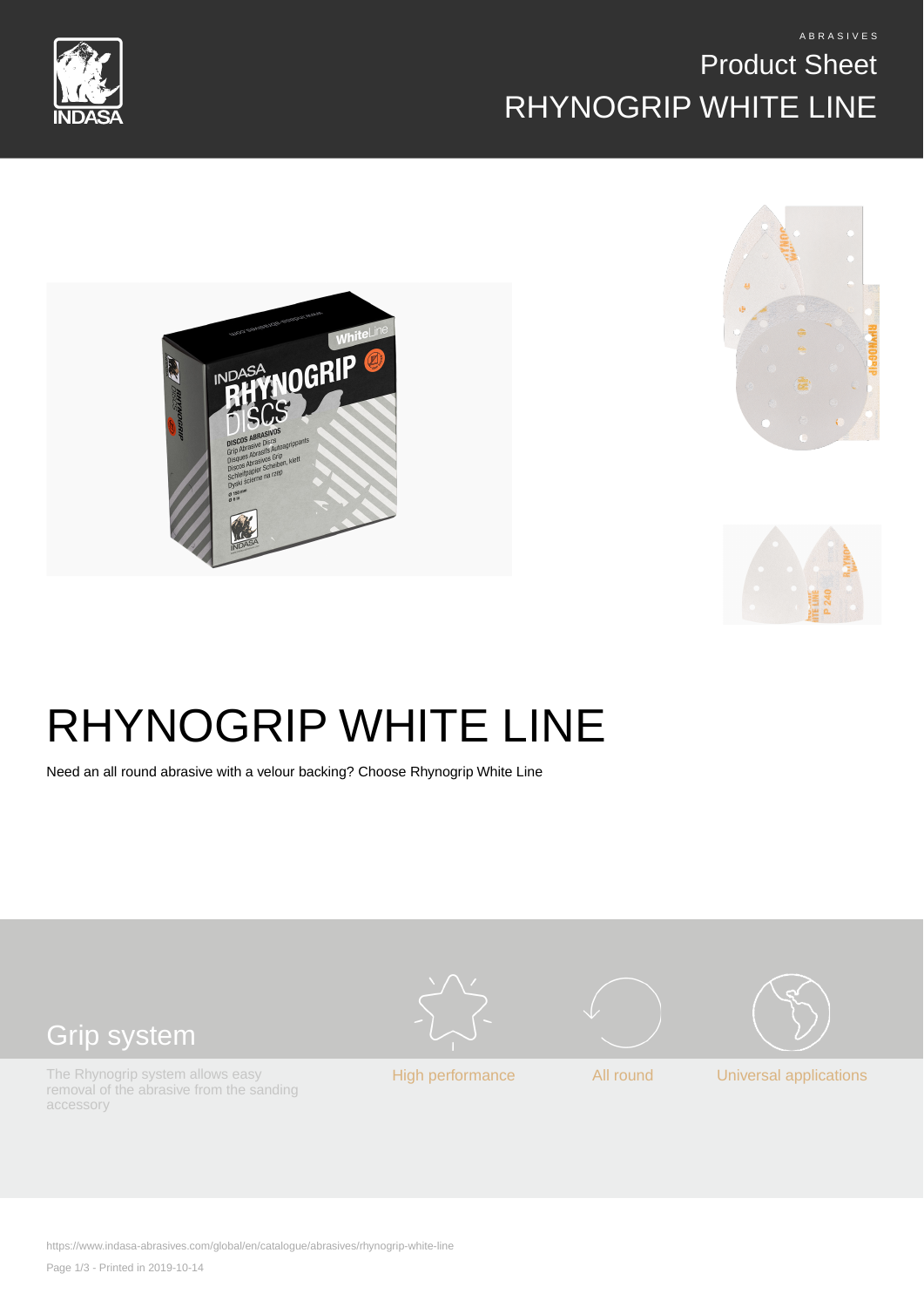

### A B R A S I V E S Product Sheet RHYNOGRIP WHITE LINE

#### Features and Benefits

| High initial cutting action | Rapid stock removal       |
|-----------------------------|---------------------------|
| Clog resistant coating      | Long lasting sanding      |
| Multipurpose usage          | Great value for the money |
| Nylon grip backing system   | Quick & easy to fit       |

#### **Substrates**

## Applications

| Old paint              | <b>Heavy Duty Sanding</b> |
|------------------------|---------------------------|
| <b>Fillers</b>         | Sanding / Preparation     |
| Primers                | Fine Sanding              |
| <b>Fibre Glass</b>     |                           |
| Gel Coat               |                           |
| Metal                  |                           |
| Soft and Resinous Wood |                           |
| Wood Coatings          |                           |
| Walls and Dry Walls    |                           |
|                        |                           |

https://www.indasa-abrasives.com/global/en/catalogue/abrasives/rhynogrip-white-line